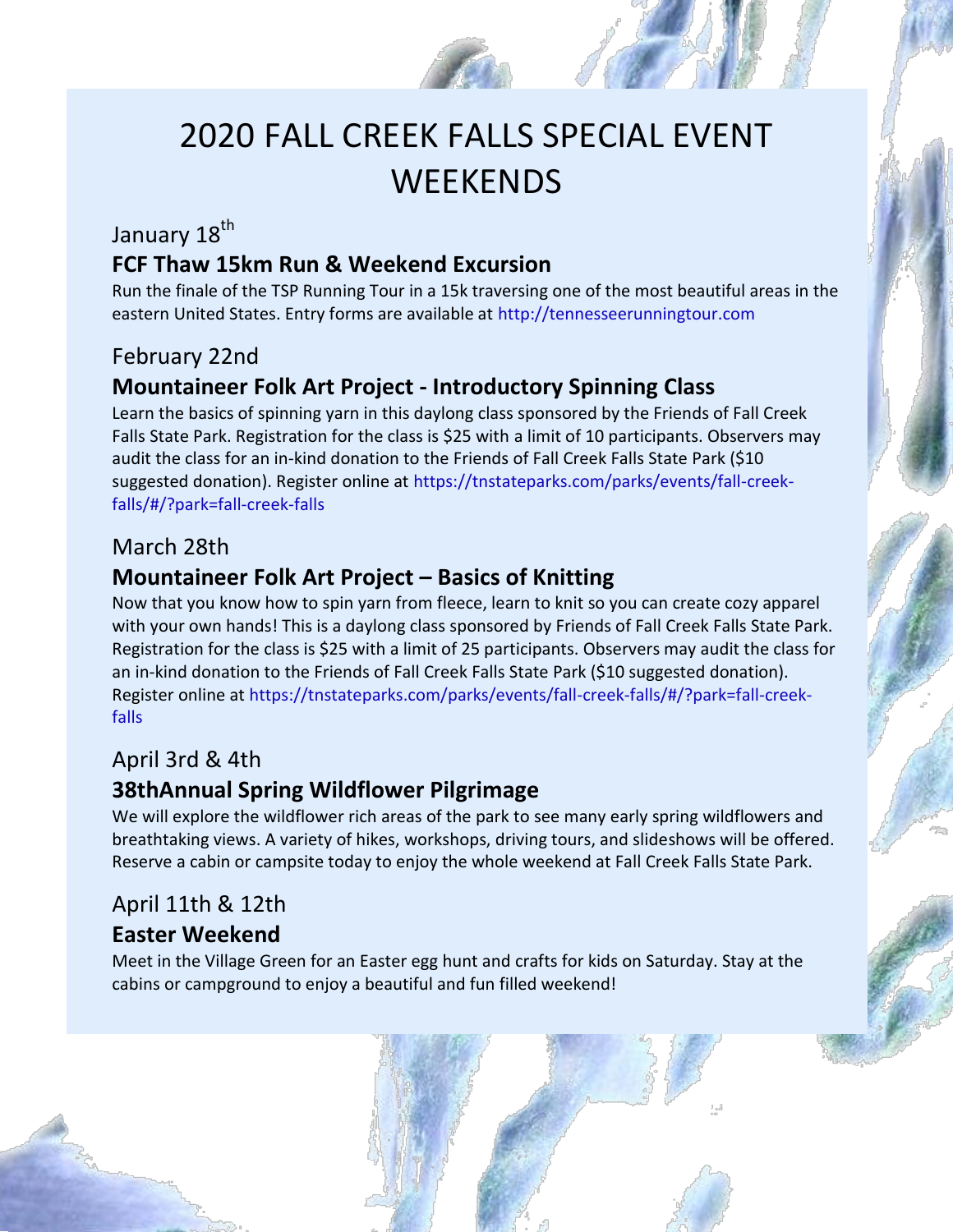# May 15th, 16th, & 17th

## **Tennessee Spring Star Party 2020**

Programs range from entry to professional level, and will be offered in the Recreation Hall. Professional and amateur astronomers will be giving free presentations. Dark sky field viewing will be Friday and Saturday night with alternate "bad weather" programs. The only cost for the event will be lodging and food. For more information contact Lloyd Watkins at watkinslk@comcast.net, or visit www.CumberlandAstronomicalSociety.org.

# **-BEING RESCHEDULED FOR A LATER DATE-**

## **Mountaineer Folk Art Project – Rainbow Dying**

Learn to dye fiber, yard, and roving in a dazzling multicolored array! This is a daylong class sponsored by Friends of Fall Creek Falls State Park. Registration for the class is \$25 with a limit of 25 participants. Observers may audit the class for an in-kind donation to the Friends of Fall Creek Falls State Park (\$10 suggested donation). Register online at https://tnstateparks.com/parks/events/fall-creek-falls/#/?park=fall-creek-falls

# June 19th & 20th, July 17th & 18th, Aug. 14th & 15st, Sept. 18th & 19th **Astronomy Weekends and Fall Star Gaze**

Fall Creek Falls State Park is exceptionally well suited to night sky viewing. Make plans to attend any or all of the Astronomy Weekends to discuss constellations and spatial relationships in the solar system. Telescope viewing will also be offered, weather permitting. For more information, email Lloyd Watkins at watkinslk@comcast.net, or visit www.CumberlandAstronomicalSociety.org.

## July 4th

## **Fourth of July Celebration**

Dress up your car, your bike, or yourself for the traditional parade to Campground "A". After watermelon and cake, field events such a sack race, the egg toss, tug-o-war, and other family favorites will be held in the Campground "A" field.

## July 25th

# **Mountaineer Folk Art Project – Wet Felting**

Felt has been used for centuries to produce blankets, hats, shoes and suchlike. Learn to create felt from raw fleece in this daylong class sponsored by Friends of Fall Creek Falls State Park. Registration for the class is \$25 with a limit of 25 participants. Observers may audit the class for an in-kind donation to the Friends of Fall Creek Falls State Park (\$10 suggested donation). Register online at https://tnstateparks.com/parks/events/fall-creek-falls/#/?park=fall-creekfalls